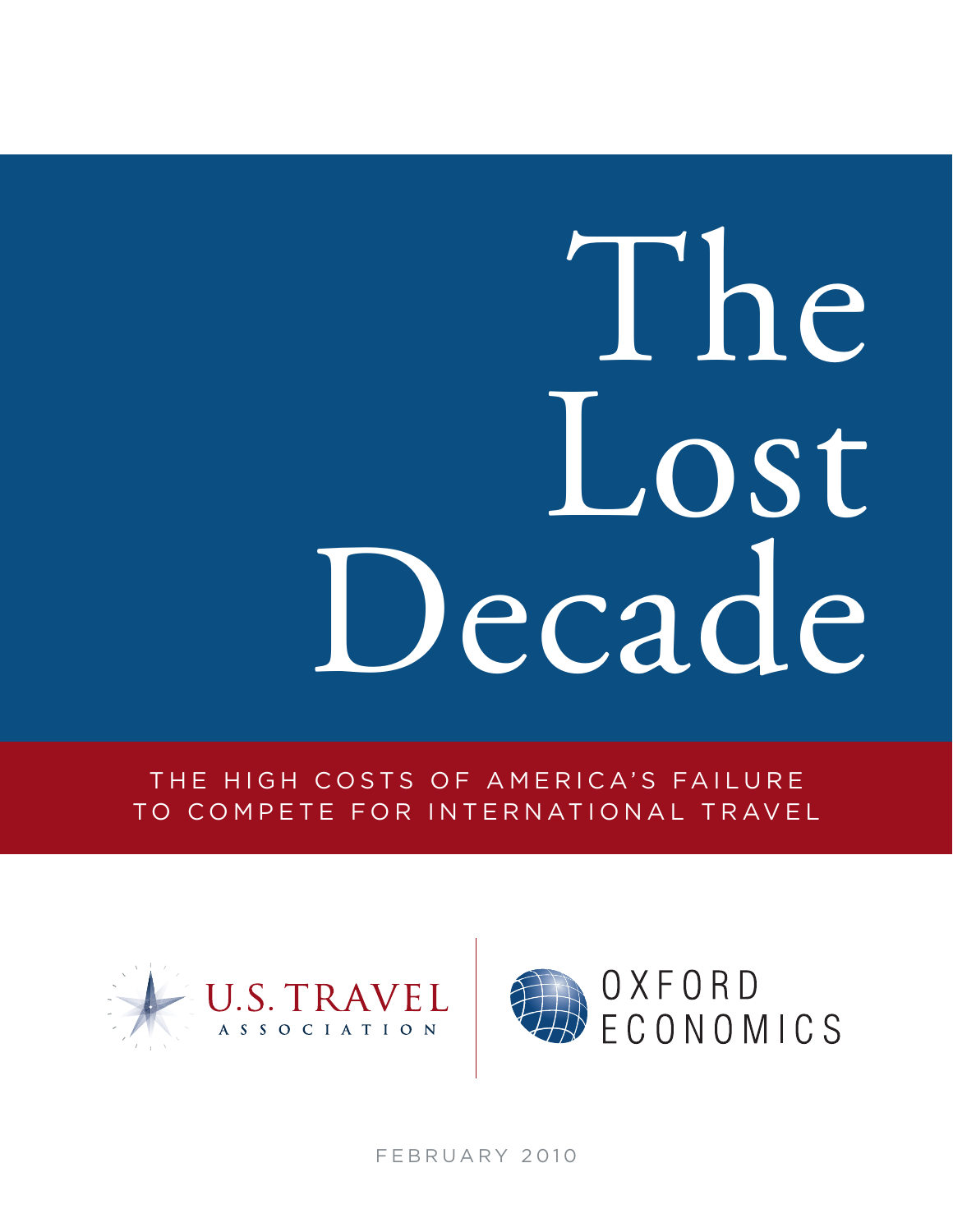## The Lost Decade

The High Costs of America's Failure to Compete for International Travel

#### Key Findings at a Glance, 2000–2009

The failure of the United States over the last decade to simply keep pace with the growth in international long-haul travel worldwide has cost our economy…

**68.3 million** lost visitors

**\$509 billion** in lost spending

**441,000** lost jobs

\$270 billion in lost trade surplus

**\$32 billion** in lost tax revenue

"Countries that [compete for international travelers] will position themselves to reap a windfall of new jobs and economic growth. Those countries that do not, will risk being left behind."

> *—2006 report to the U.S. Secretary of Commerce by the U.S. Travel & Tourism Advisory Board*

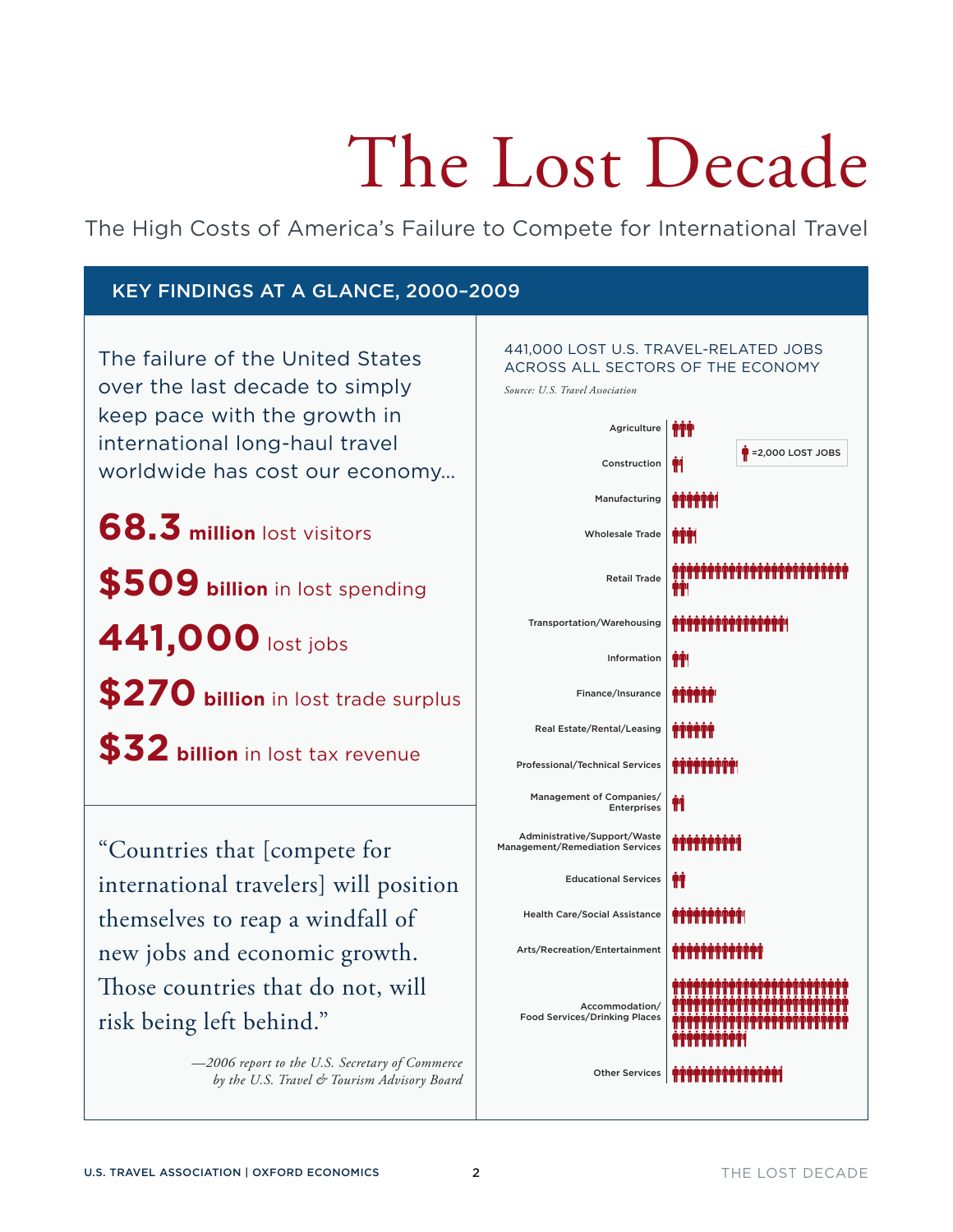Imagine a major global industry – one of the biggest in the world – in which the United States has historically been the market leader. Imagine that over the past decade global demand for this market skyrocketed, creating millions of new jobs and more than a trillion dollars in economic growth worldwide. Imagine, however, that over this same period, the United States' share of this lucrative market declined so rapidly that it failed to capture any of this new growth, or any of the new jobs or spending that other countries enjoyed.

This industry is international travel, and over the past decade, the United States has missed out on a global boom of historic proportions. According to the latest figures available from the United Nations, international tourist arrivals worldwide grew to 880 million in 2009, up by nearly 200 million since 2000.<sup>i</sup> International tourism receipts now total \$889 billion.<sup>ii</sup> More than 80 countries now earn more than \$1 billion annually from international tourism.<sup>iii</sup> By nearly all measures, international travel is one of the fastest growing, most important segments of the global economy. Meanwhile, overseas visits to the United States have fallen 9 percent from 2000 to 2009.iv

Many countries have been quick to recognize and support the role international travel plays in their economies and, as a result, reaped extraordinary benefits. The United States, on the other hand, has adopted a policy of benign neglect when it comes to competing in the rapidly growing international travel market. It is not as though we did not have fair warning of the international travel explosion – in fact, the United States government predicted its arrival. In a landmark 2006 report, the U.S. Travel & Tourism Advisory Board (TTAB), which advises the U.S. Department of Commerce, concluded that:

*"[T]he world is now entering a new golden age for travel. A confluence of developments is fueling an era of explosive growth in the world travel market – which is likely to drive a sizable share of the world's future job creation, economic growth and tax revenue. Simply put, travel – which includes leisure, business, conventions and meetings, educational and medical travel – is one of, if not the most, significant growth industries in the world today."*

The TTAB's forecast of explosive growth in international travel was supported by strong evidence: rising disposable incomes in many parts of the world created millions of new travelers with the means to travel overseas; improving infrastructure in many nations opened new travel destinations; and increasing financial investments by countries and destinations in promotional campaigns spurred intense competition for visitors.

Watching these developments, the TTAB recommended that the Secretary of Commerce and other policymakers think of travel as a critical component of our economy – a sector in which the United States must compete for market share and jobs, just as we do in manufacturing, technology, and other industries. Instead, the United States missed out on most of the previous decade's growth in international travel – at a major cost to our overall economy and workforce.

The failure of the United States over the past decade to simply *keep pace* with the growth in international longhaul travel worldwide has cost our economy:

- **• 68.3 million lost visitors, each of whom on average spends well over \$4,000 dollars.**
- **• \$509 billion in lost spending, including \$214 billion in direct spending and \$295 billion in downstream spending at restaurants, clothing retailers, and scores of other small businesses.**
- **• 441,000 lost jobs, direct and indirect, in all regions of the country.**
- **• \$270 billion in direct lost trade surplus, as international travel is the United States' largest service export.**
- **• \$32 billion in direct lost tax revenue at the federal, state and local levels.**

Simply put, 2000-2009 was a "Lost Decade" for United States jobs and economic growth dependent on international travel.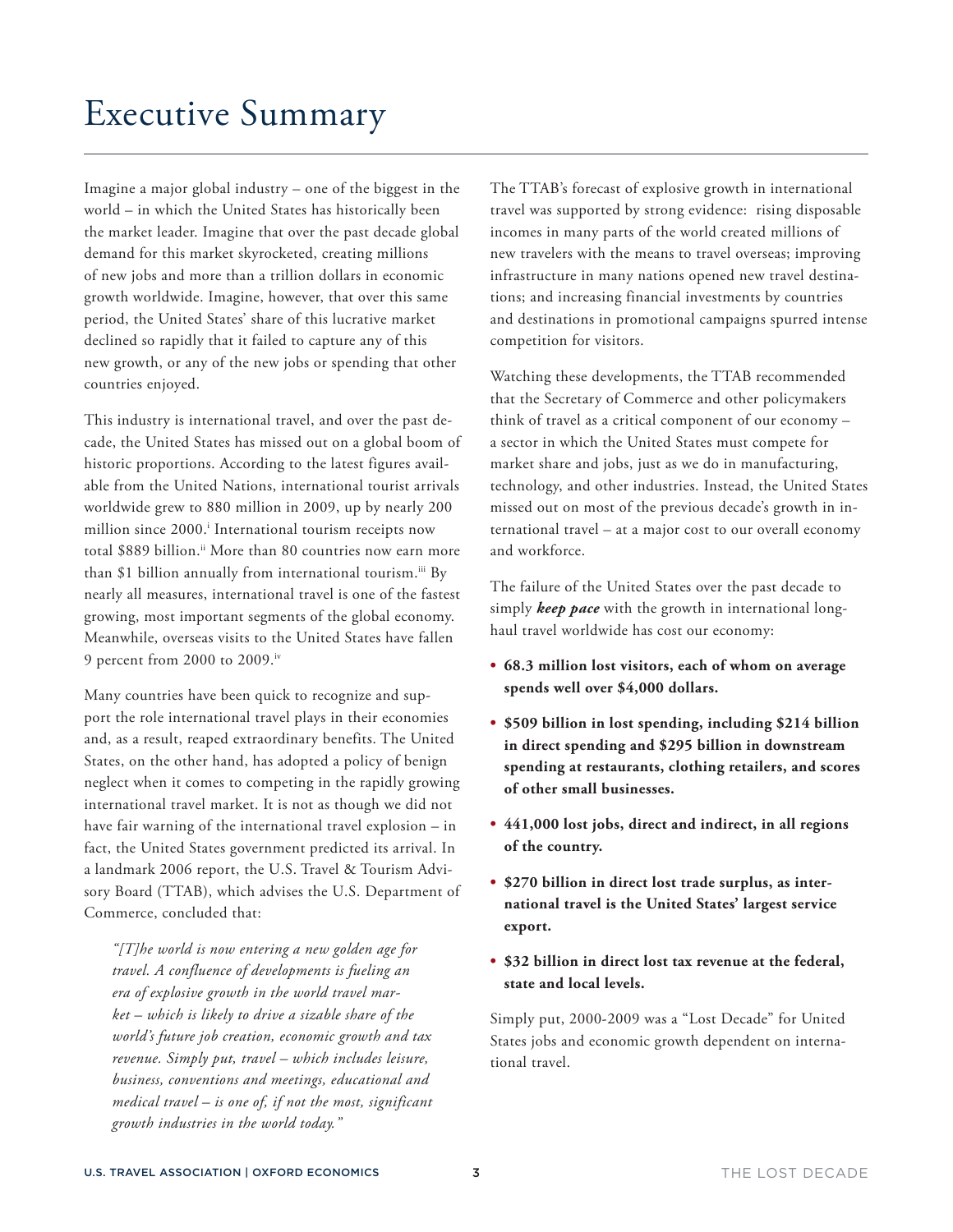## I. A Global Gold Rush

Outside of the United States, international travel has experienced explosive growth over the last decade – and has been a leading contributor to job creation and economic growth worldwide.

According to the United Nations, international tourist arrivals grew from 682 million in 2000 to 880 million in  $2009$  – an increase of 198 million travelers or 29 percent.<sup>v</sup>

While the number of international travelers is increasing rapidly, the amount travelers are spending is growing even faster, driven by rising disposable incomes and the global expansion of a middle class with the desire and means to experience the world. Between 2000 and 2009, international tourist receipts grew by more than 87 percent to \$889 billion per year, while the United States increased by only 13 percent.<sup>vi</sup> (Figure 1<sup>\*</sup>)

As a result of this dynamic growth, the travel industry is

now one of the primary drivers of global economic growth, employment, and exports.

This "golden age" in international travel shows no signs of abating. As emerging economies continue to prosper, their populations will become more mobile and global. By 2020 China alone is expected to provide more than 100 million international travelers annually, fueling continued growth in the travel marketplace.vii

International travel already accounts for 11 percent of total global exports – or nearly \$2 trillion in 2009, which is estimated to increase to more than \$4 trillion by 2019.viii

Over the next decade, direct employment in travel is expected to increase some 2.4 percent each year, totaling nearly 56 million additional jobs either directly or indirectly dependent on international travel – 15 percent of all new jobs worldwide.ix



#### FIGURE 1. Travel Spending Growth from 2000: World V. U.S.

*\*Growth rate based on travel spending measured in nominal U.S. dollars.*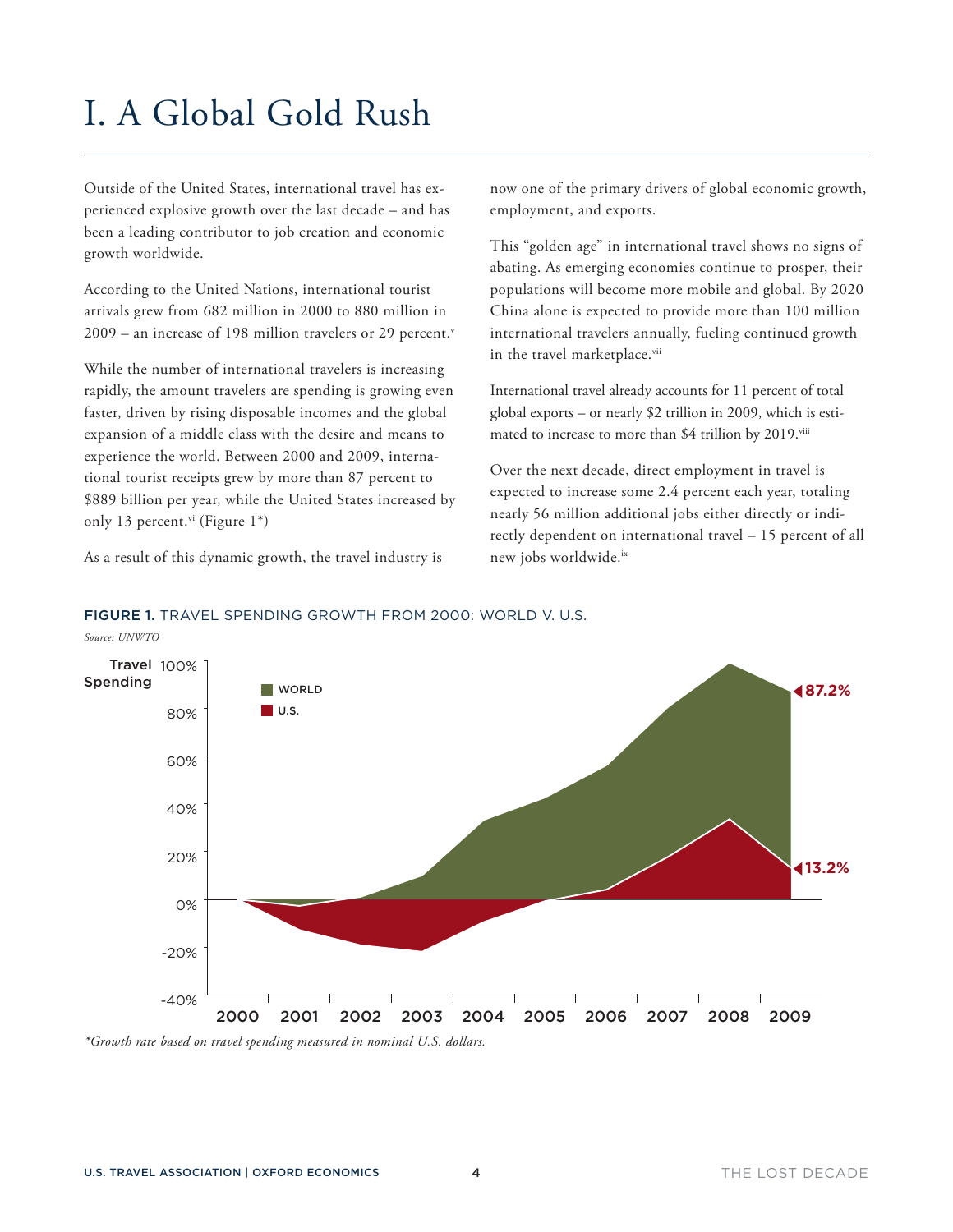## II. 68.3 Million Lost Visitors

As the global market for travel expanded rapidly from 2000-2009, the United States saw its share of this lucrative market shrink dramatically – falling 2.3 percent over the past year and down a full 31 percent from 2000 to 2009.x

During the last decade, long-haul travel increased by 31 percent to the rest of the world but *declined* 9.3 percent to the United States.<sup>xi</sup> (Figure 2)

Not only did the United States fail to capture any of these new travelers, our nation welcomed 2.4 million *fewer* overseas visitors in 2009 than in 2000.xii Had the United States simply kept pace with the growth in international longhaul travel worldwide, our nation would have received 68.3 million additional visitors since 2000 – or nearly 7.6 million more international visitors a year. $x^{x^{x}}$  (Figure 3)

#### FIGURE 2. Heading in Opposite Directions (Percentage change 2000–2009)

*Source: Tourism Economics, Oxford Economics*



#### FIGURE 3. The U.S. Lost 68.3 million visitors, 2000–2009

*Source: U.S.Travel Association, Tourism Economics, OTTI*

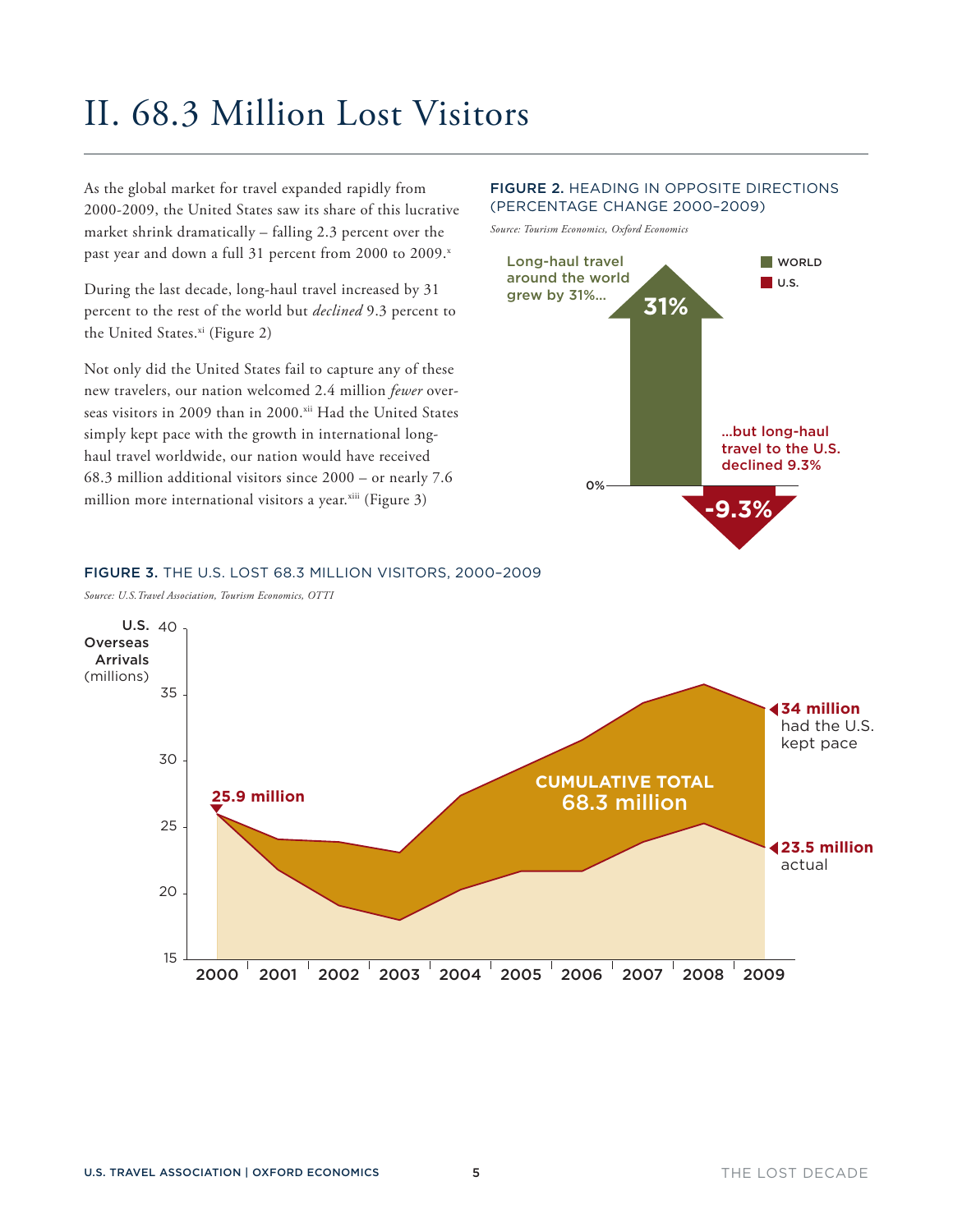Instead, when it comes to the most important source markets for international travel, the United States continues to lose ground to the rest of the world. For example, while United Kingdom long-haul travel increased by 36.7 percent worldwide, it actually decreased by 15 percent to the United States.xiv (Figure 4)

Attracting international visitors is no mere point of national pride. When an overseas visitor chooses to visit the United States, that person spends well over \$4,000 at businesses of all kinds – from clothing shops, to restaurants, to local attractions and other services.<sup>xv</sup> The total impact of lost visitation can be devastating.

#### FIGURE 4. HUGE GROWTH IN INTERNATIONAL Long-Haul travel, but not to the U.S. (Percentage change 2000–2009)

*Source: Tourism Economics, Oxford Economics*



## III. \$509 Billion in Lost Spending

The cumulative effect of millions of visitors choosing to take their pocket books elsewhere has been painful for many regions in the United States and for American small businesses and workers.

Each overseas visitor spends more than \$4,000 on average, including more than \$3,200 on a range of products and services and an average of \$900 in airfares on U.S.-owned airlines.<sup>xvi</sup> The downstream effect of this spending is even more powerful, as further spending is generated among manufacturers, agriculture, and other key suppliers.

As international travel to global destinations other than the United States has grown over the past decade, our nation's economy has suffered \$509 billion in lost spending (excludes international passenger fares), including \$214

billion in direct spending and \$295 billion in downstream spending at restaurants, clothing retailers, and scores of other small businesses.<sup>xvii</sup>

**Over the past decade, the U.S. economy has suffered \$509 billion in lost direct and indirect spending generated by international travel.**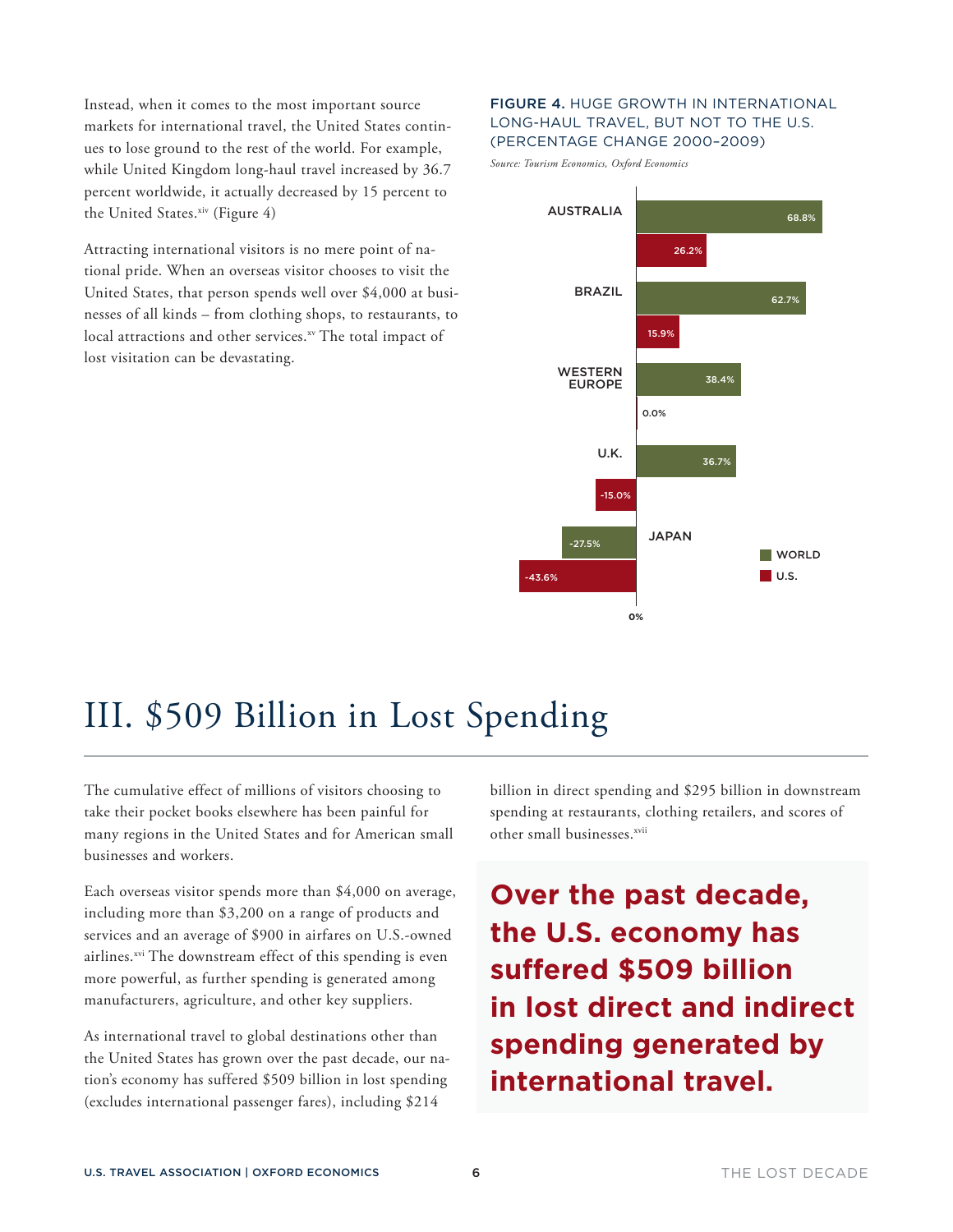## IV. 441,000 Lost Jobs

Few economic statistics illustrate the lost decade more starkly than the staggering number of lost employment opportunities. Today, more than 1.6 million Americans are either directly or indirectly dependent on international travel for their jobs.<sup>xviii</sup> By failing to keep pace with the worldwide growth of international long-haul travel over the past decade, the United States has lost out on an estimated 441,000 jobs that could have been created and sustained during these past years.<sup>xix</sup> (Figure 5)

#### FIGURE 5. 441,000 Lost U.S. Travel-Related Jobs Across All Sectors of the Economy

*Source: U.S. Travel Association*



Overall, travel-generated jobs grew by 7.8 percent around the world between 2000-2009, but declined by 4.9 percent in the United States.<sup>xx</sup> (Figure 6)

#### FIGURE 6. TRAVEL-GENERATED EMPLOYMENT, World V. U.S. (Percentage change 2000–2009)





This deficit is particularly alarming in the context of the current economic downturn, in which national unemployment hovers around 10 percent. As the United States looks for policies that will stimulate employment, we have neglected to compete in the very industry that is leading the way in job creation in many other parts of the world.

What kinds of jobs are at stake? When foreign travelers spend money in the United States, the impact is felt far beyond hotels, transportation and attractions. The loss of the United States' share of world travel has also cost thousands of jobs in agriculture, construction, retail, dining and many other sectors.

According to the U.S. Chamber of Commerce, small businesses generate 60 to 80 percent of net new job growth and will lead the United States out of economic recession. Considering that small businesses make up 90 percent of the United States travel economy, this industry is well-positioned to create employment opportunities and stimulate economic growth.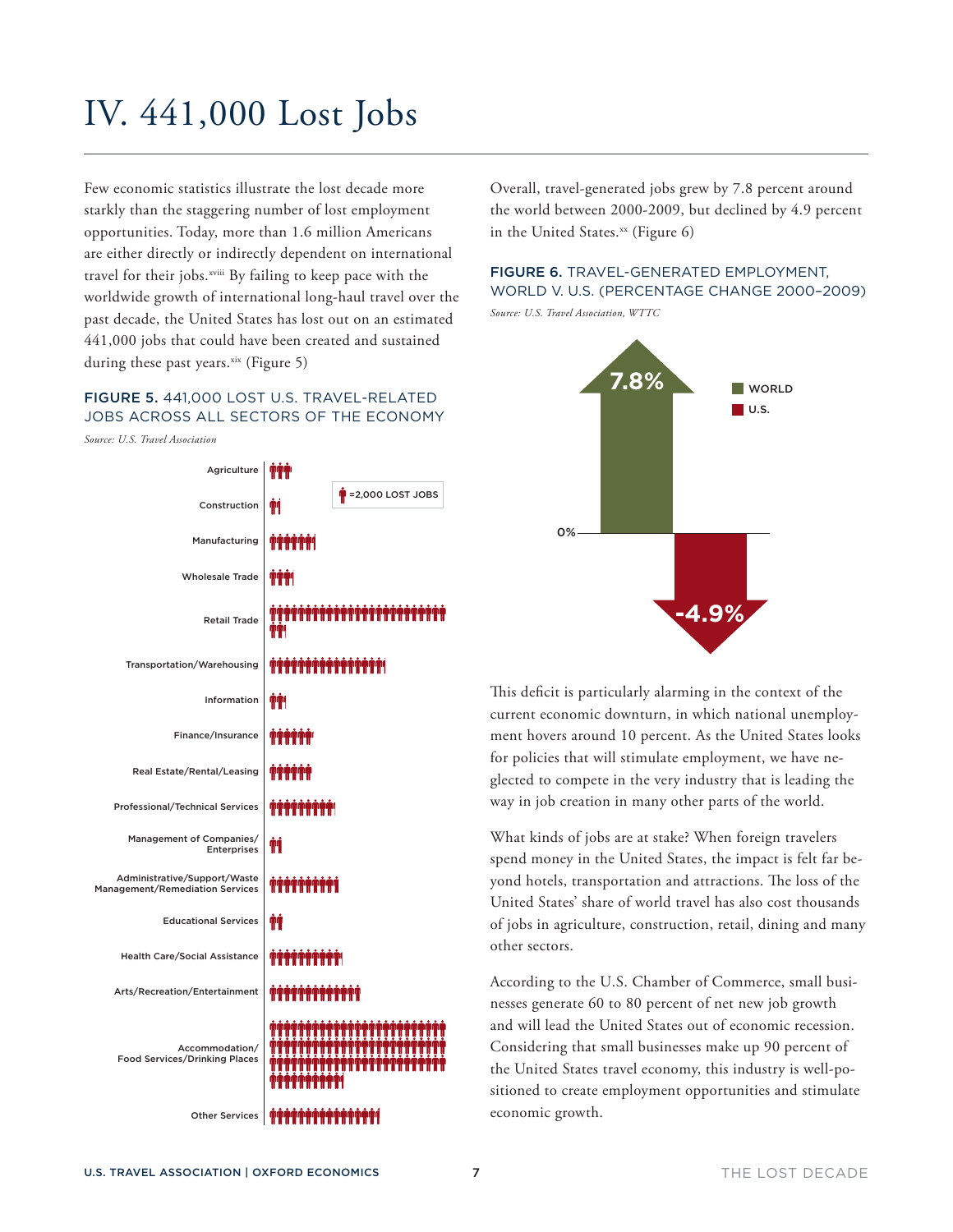## V. \$270 Billion In Lost Contribution to Balance of Trade

Travel is a major contributor to our nation's balance of trade – or the difference between income generated by exports to other countries and spending on imports to the United States. When a person visits the United States, the money they spend here counts as an export, helping the overall balance of trade picture.

In fact, international visitors are our nation's largest service export, accounting for 26 percent of all service exports.<sup>xxi</sup>

However, our failure to keep pace with the world has cost \$270 billion in lost contributions over the decade to our balance of trade. $x$ <sup>xxii</sup> (Figure 7<sup>\*</sup>)

#### FIGURE 7. Lost Exports from international travel: \$270 billion, 2000–2009



*\*This figure includes travel and international passenger fares.*

## VI. \$32 Billion In Lost Tax Revenue

For many regions, international visitation is a key contributor of tax revenue to fund healthcare, education, public safety, and infrastructure.

The fact that these visitors impose a very light burden on public services makes the tax revenue they generate all the more attractive.

While international visitors contributed \$126 billion in tax revenue over the past decade, that number would have been \$32 billion higher had the United States maintained its share in the global travel market.<sup>xxiii</sup> And it is likely that this number is vastly understated, as it does not account for the billions in added tax revenue from the nearly \$300 billion in downstream spending that would have been generated by additional travel to the United States.xxiv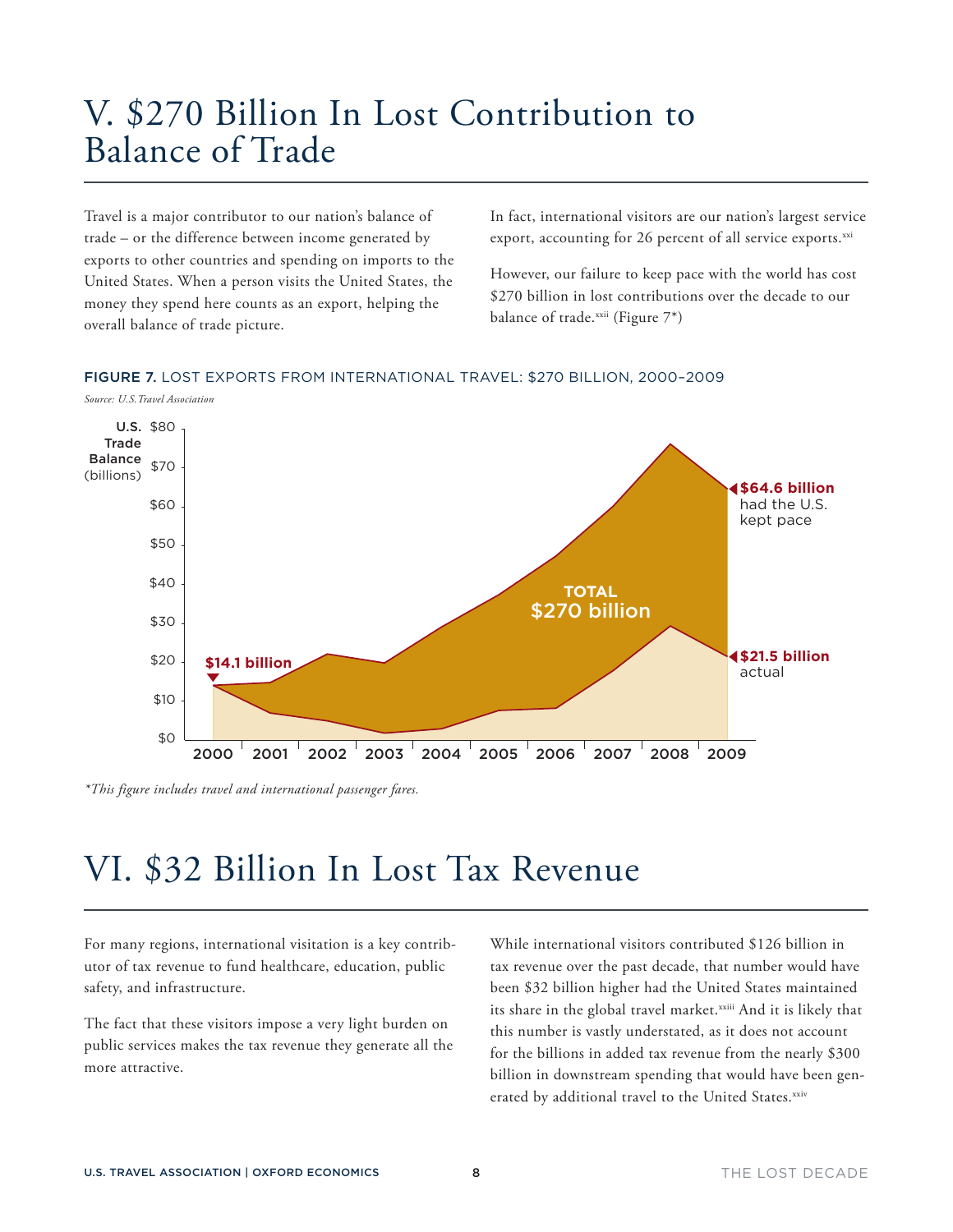## VII. How the United States Can Get Back in the Game

It is too late to recapture the jobs and economic growth that were lost over the past decade. However, the global boom in international travel is forecast to continue, and possibly even accelerate, in the years to come. It is imperative, therefore, that the United States take immediate steps to get back in the game.

The 2006 U.S. Travel & Tourism Advisory Board report noted, "At a time when other countries have become better funded, more coordinated and sophisticated in their efforts to attract international visitors, the United States still lacks a national strategy to compete. This situation puts the United States at a distinct competitive disadvantage in trying to attract world travelers."

The TTAB highlighted two significant investments that the United States must make in order to better compete with other countries for international travel. First, improve the visa and entry processes so that visitors are not discouraged from visiting. Its recommendations in this area included expansion of the Visa Waiver Program, improving the interview process for visa applicants, and investing in a more efficient customs process at the airports. Much progress has been made in these areas.

The second – and most critical – recommendation has yet to be acted upon: Our nation must develop a nationally coordinated program to market its destinations to world travelers. The United States, according to the report, "is one of the few industrialized countries in the world today without a nationally coordinated program designed to promote its destinations to international travelers."

While our nation stands on the sideline, global competitors are investing millions and reaping the rewards of their commitment to promoting travel. (Figure 8)

The travel industry has estimated that the cost of operating a competitive marketing program would be approximately \$200 million – and could be funded by a combination of visitor fees and industry contributions, without any cost to taxpayers. The impact of recapturing lost share in the world travel market would be many times this investment – hundreds of thousands of jobs, and many billions of dollars in economic growth.

As policymakers debate ways to lead the United States out of the current economic trough, attracting more international travelers through this relatively modest investment would be a powerful first step.

#### FIGURE 8. TOP 10 COUNTRIES' MARKETING **BUDGETS**

| <b>NATION</b> | <b>PROMOTIONAL SPENDING</b><br>in Millions (2005) |
|---------------|---------------------------------------------------|
| Greece        | \$151.4                                           |
| Mexico        | \$149.2                                           |
| Malaysia      | \$117.9                                           |
| Australia     | \$113.3                                           |
| U.K.          | \$89.2                                            |
| Turkey        | \$80.0                                            |
| France        | \$63.3                                            |
| Italy         | \$61.9                                            |
| China         | \$60.0                                            |
| Canada        | \$58.5                                            |
| U.S.          | \$0.0                                             |

*Source: UNWTO*